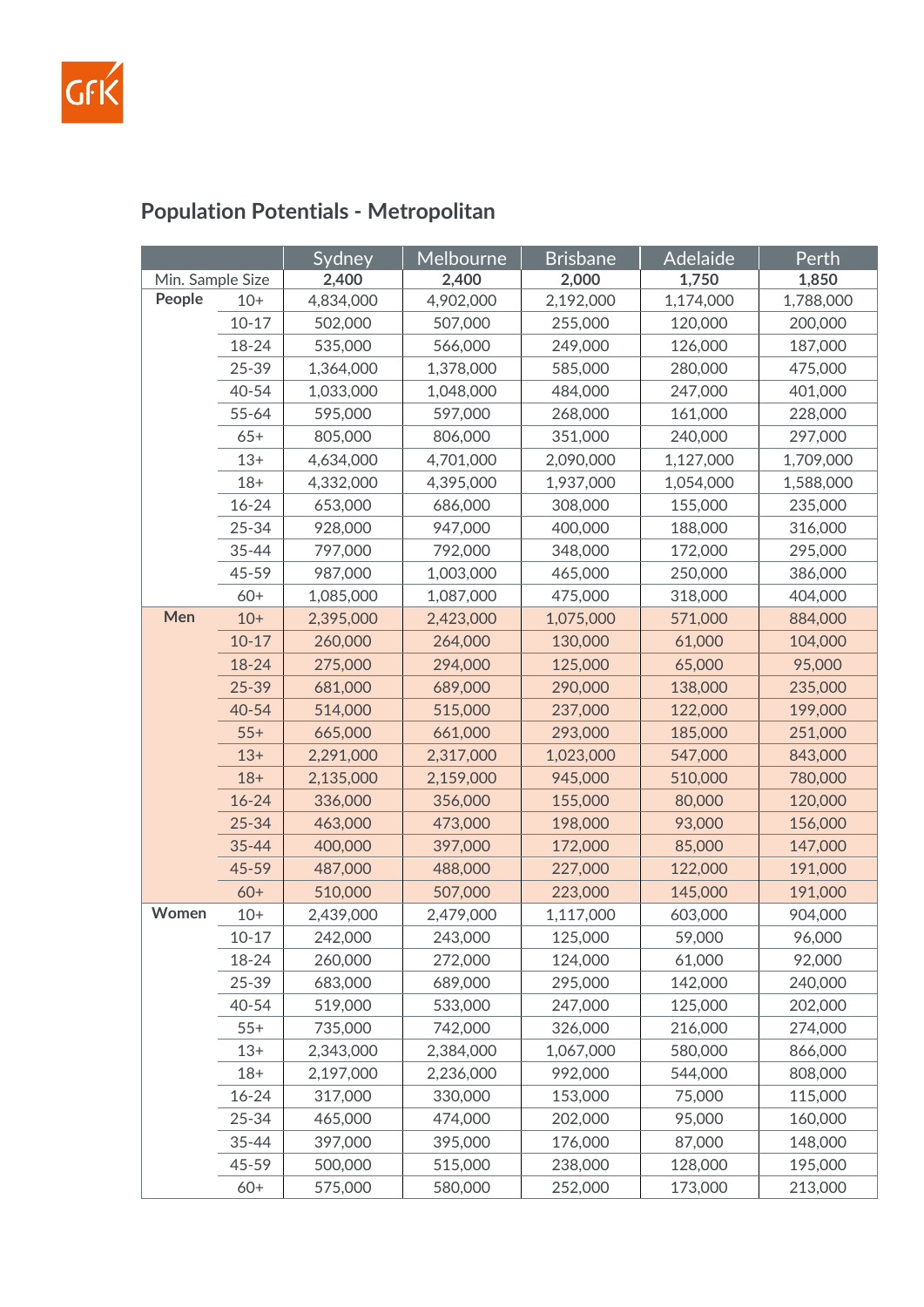

|                  |   | Sydney    | Melbourne | <b>Brisbane</b> | <b>Adelaide</b> | Perth   |
|------------------|---|-----------|-----------|-----------------|-----------------|---------|
| Min. Sample Size |   | 2,400     | 2.400     | 2,000           | 1.750           | 1,850   |
| <b>Regions</b>   |   | 1,160,000 | 1,242,000 | 384,000         | 253,000         | 760,000 |
|                  |   | 852,000   | 1,410,000 | 406,000         | 311,000         | 311,000 |
|                  | 3 | 672,000   | 1,130,000 | 500,000         | 299,000         | 200,000 |
|                  | 4 | 880,000   | 1,120,000 | 279,000         | 311,000         | 517,000 |
|                  |   | 1,270,000 |           | 623,000         |                 |         |

## **Population Potentials - Metropolitan**

#### **Please note:**

- The total 10+ population estimates are GfK's estimate, based on the latest census data available from the Australian Bureau of Statistics.
- The minimum sample size represents the minimum number of diaries that will be used to generate the radio ratings results for each survey release.
- The population potential figures are GfK's estimates of the number of people, by age cell, for each survey area.
- Each 10+ population and potential figure is estimated as at 5 January 2022.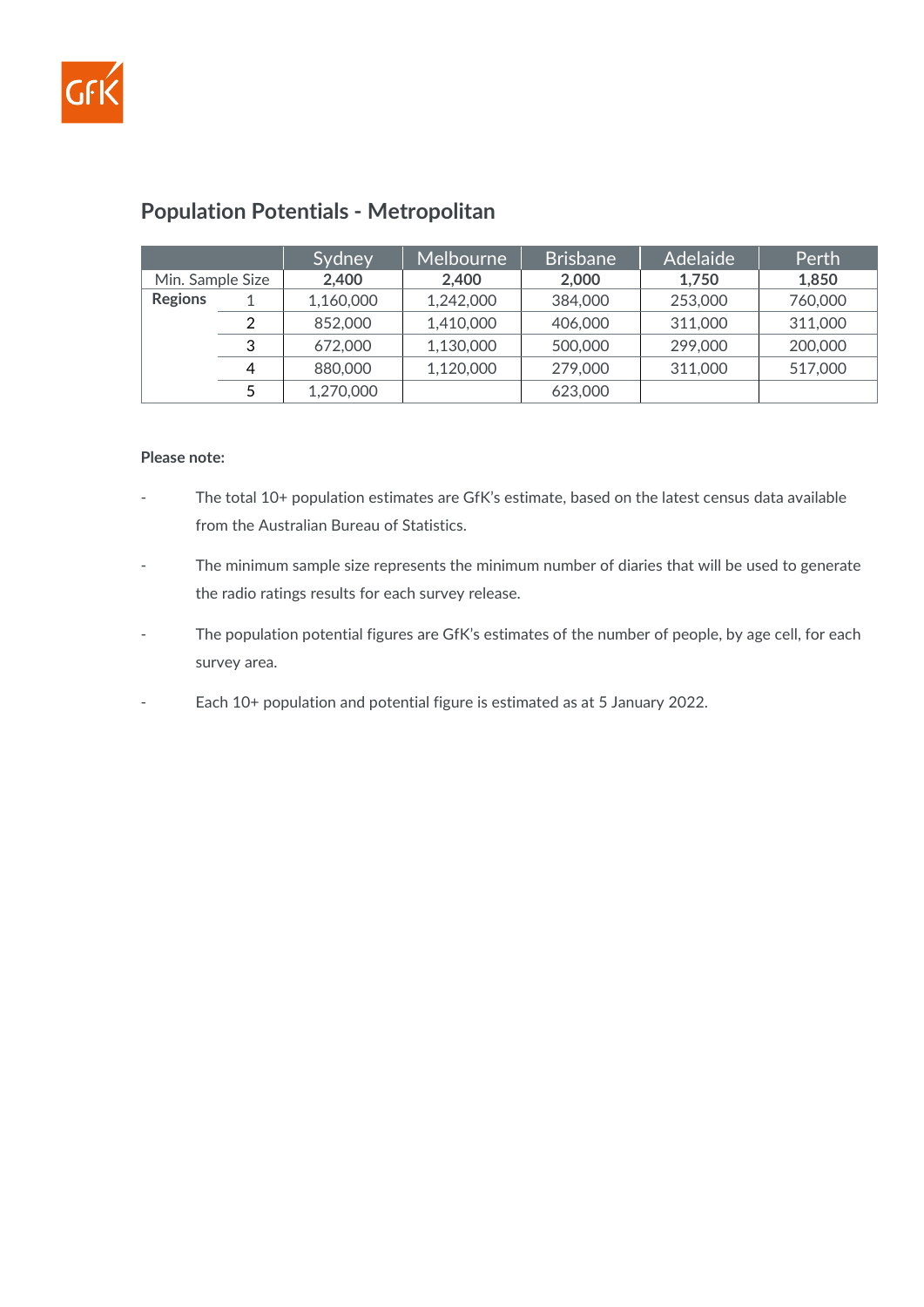

# **Population Potentials - Regional**

|                  |           | Newcastle | Canberra | <b>Gold Coast</b> |
|------------------|-----------|-----------|----------|-------------------|
| Min. Sample Size |           | 1,500     | 1,100    | 1,500             |
| People           | $10+$     | 532,000   | 412,000  | 633,000           |
|                  | $10 - 17$ | 59,000    | 43,000   | 67,000            |
|                  | 18-24     | 54,000    | 49,000   | 64,000            |
|                  | 25-39     | 120,000   | 114,000  | 144,000           |
|                  | 40-54     | 111,000   | 92,000   | 139,000           |
|                  | $55 - 64$ | 75,000    | 50,000   | 87,000            |
|                  | $65+$     | 113,000   | 64,000   | 132,000           |
|                  | $13+$     | 509,000   | 395,000  | 607,000           |
|                  | $18+$     | 473,000   | 369,000  | 566,000           |
|                  | $16 - 24$ | 68,000    | 59,000   | 80,000            |
|                  | 25-34     | 81,000    | 76,000   | 97,000            |
|                  | 35-44     | 74,000    | 70,000   | 92,000            |
|                  | 45-59     | 114,000   | 87,000   | 139,000           |
|                  | $60+$     | 150,000   | 87,000   | 174,000           |
| Men              | $10+$     | 262,000   | 202,000  | 305,000           |
|                  | $10 - 17$ | 30,000    | 22,000   | 34,000            |
|                  | 18-24     | 28,000    | 24,000   | 32,000            |
|                  | 25-39     | 60,000    | 56,000   | 70,000            |
|                  | 40-54     | 55,000    | 46,000   | 67,000            |
|                  | $55+$     | 89,000    | 54,000   | 102,000           |
|                  | $13+$     | 250,000   | 193,000  | 292,000           |
|                  | $18+$     | 232,000   | 180,000  | 271,000           |
|                  | $16 - 24$ | 35,000    | 29,000   | 40,000            |
|                  | $25 - 34$ | 41,000    | 37,000   | 47,000            |
|                  | $35 - 44$ | 36,000    | 35,000   | 45,000            |
|                  | 45-59     | 56,000    | 43,000   | 66,000            |
|                  | $60+$     | 71,000    | 41,000   | 81,000            |
| Women            | $10+$     | 270,000   | 210,000  | 328,000           |
|                  | $10 - 17$ | 29,000    | 21,000   | 33,000            |
|                  | 18-24     | 26,000    | 25,000   | 32,000            |
|                  | 25-39     | 60,000    | 58,000   | 74,000            |
|                  | 40-54     | 56,000    | 46,000   | 72,000            |
|                  | $55+$     | 99,000    | 60,000   | 117,000           |
|                  | $13+$     | 259,000   | 202,000  | 315,000           |
|                  | $18+$     | 241,000   | 189,000  | 295,000           |
|                  | $16 - 24$ | 33,000    | 30,000   | 40,000            |
|                  | 25-34     | 40,000    | 39,000   | 50,000            |
|                  | 35-44     | 38,000    | 35,000   | 47,000            |
|                  | 45-59     | 58,000    | 44,000   | 73,000            |
|                  | $60+$     | 79,000    | 46,000   | 93,000            |